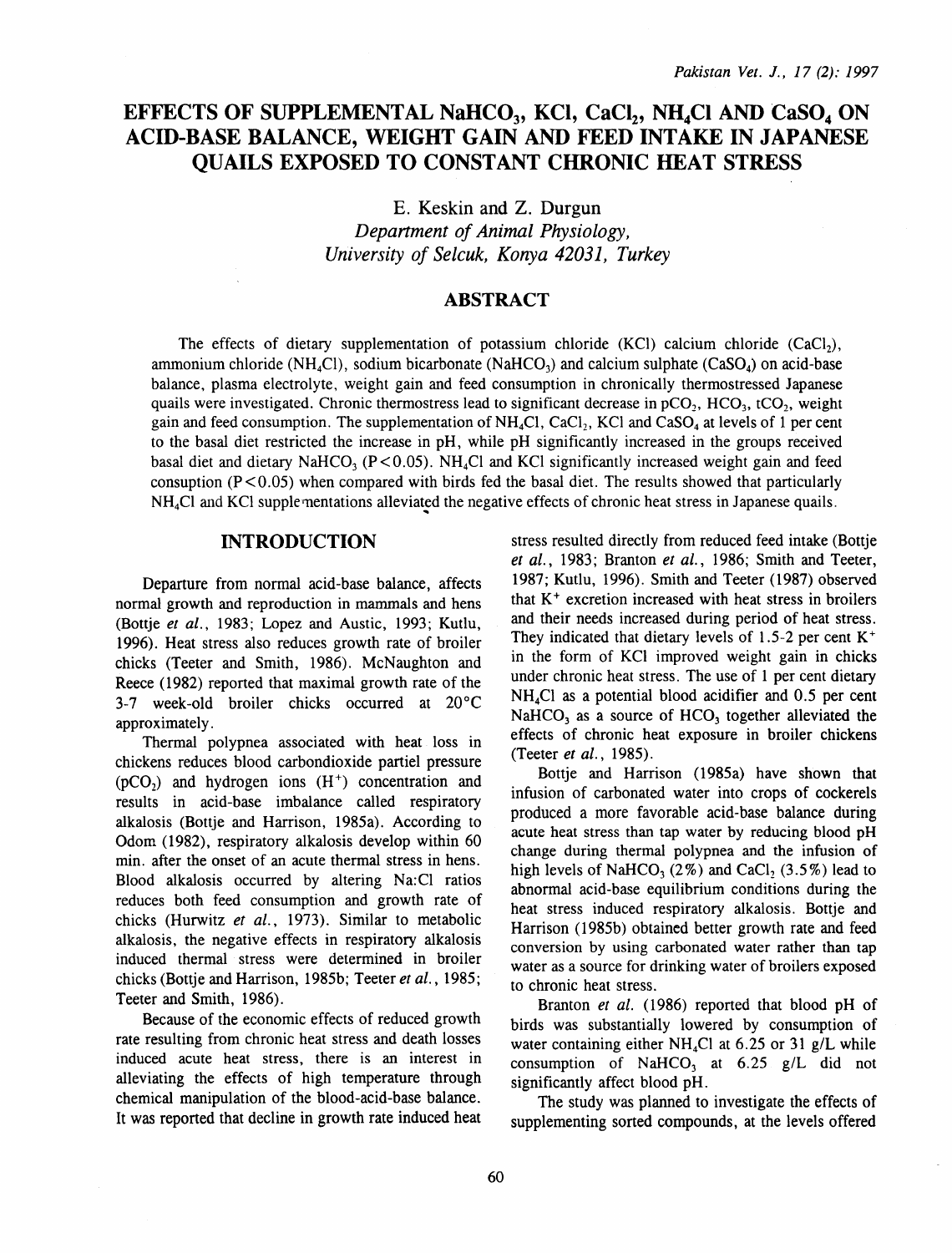by early studies conducted in chickens, on blood acidbase balance, growth rate, weight gain and feed consumption of Japanese quails exposed constantly to chronic heat stress because of the restricted data about the effects of ration supplementation in heat stressed quail chicks.

# MATERIALS AND METHODS

Seventy, male 3 weeks old Japanese quail chicks were used in the study. The birds were randomly assigned into 7 groups including ten chicks in each. All groups were housed in seperate wire cages within temperature controlled chamber under continuous lighting. One of these groups was used as thermoneutral group (20-22°C). Remaining groups were exposed to chronic heat stress. The heat exposure was performed by stepwise increase of chamber temperature from 20- 22 to  $33-34$  °C and lasted ten days at this temperature. The thermostressed groups (from II to VII) received basal diet (group II) and basal diet containing KCl (group III), CaCl, (group IV), NaHCO<sub>3</sub> (group V),  $NH<sub>4</sub>Cl$  (group VI) and  $CaSO<sub>4</sub>$  (group VII) at level of 1 per cent during the chronic heat stress period, respectively, whereas thermoneutral group (group I) received basal diet (Table 1).

Table 1: Composition of the basal ration used in the experiment

| Percent |  |
|---------|--|
| 55.0    |  |
| 36.0    |  |
| 6.2     |  |
| 1.0     |  |
| 0.9     |  |
| 0.5     |  |
| 0.3     |  |
| 0.1     |  |
|         |  |

Prior to experiment, one week was utilized to adopt all birds to basal diet and environment. For each trial, feed and water were continuously available.

At the end of the 1Oth day, all chicks were weighed, then venous blood samples were drawn into heparinized (lithium heparin) syringe for determination of pH, HCO<sub>3</sub>, pCO<sub>2</sub>, tCO<sub>2</sub>, BE, Na<sup>+</sup>, K<sup>+</sup>, Ca<sup>++</sup> and PCV by blood gases analyser (Ciba-Coming, 288 blood gas system). Also weight gain, feed consumption were calculated in all groups. The pH,  $HCO<sub>3</sub>$ , pCO<sub>2</sub>, tCO<sub>2</sub>, BE,  $Na^+$ ,  $K^+$ ,  $Ca^{++}$  and PCV were determined.

Data were analysed statistically by student's t test to obtain significance of differences between group means and correlation coefficient between pH. weight gain and feed consumption (Steel and Torrie, 1982).

## RESULTS AND DISCUSSION

At the end of the chronic heat stress period, blood pH in groups fed the basal diet and the diet with NaHCO<sub>3</sub> significantly increased ( $P < 0.05$ ) compared to thermoneutral group and the other groups. Supplementing the basal diet with KCl,  $CaSO<sub>4</sub>$ ,  $CaCl<sub>2</sub>$ , and NH4Cl restricted the increase in pH. It was dtermined that pH in groups fed the diets with KCl,  $CaCl<sub>2</sub>$  and  $NH<sub>4</sub>Cl$  did not differ from that in thermoneutral group (Table 2).

Parker and Boone (1971) observed that pH in the male turkey decreased when exposed to thermal stress, whereas Kohen and Jones (1975) observed that chronic heat stress leads to decrease in egg production, egg shell thickness and egg weight in turkeys, but had no effect on blood acid-base balance.

A study conducted in quails (Altan and Oguz, 1996) demonstrated that although chronic heat stress (2 hours at 35-36°C/day for one week) caused a significant decrease in blood pCO<sub>2</sub> and shell thickness and a significant increase in blood  $pO_2$ , there was no significant difference in blood pH, egg production and egg weight. On the other hand, acute heat stress resulted in significant 'increase in blood pH and significant decrease in  $pCO<sub>2</sub>$  and  $HCO<sub>3</sub>$  levels of quails (Durgun *et al.* , 1996).

The chronic heat stress significantly decreased  $pCO<sub>2</sub>$ ,  $HCO<sub>3</sub>$  and tCO<sub>2</sub> levels  $(P<0.05)$  in all thermostressed groups (Table 2) similar to results reported for hens (Bottje and Harrison, 1985a; Teeter *et al.,* 1985) and quails (Altan and Oguz, 1996; Durgun and Keskin, 1996) unlikely turkey (Kohne and Jones, 1975; Parker and Boone, 1971). The levels of  $pCO$ , in the groups fed the diets with  $CaCl<sub>2</sub>$  and  $NH<sub>4</sub>Cl$  and  $HCO<sub>3</sub>$ <sup>-</sup> in the groups fed the diets with CaCl<sub>2</sub>, NH<sub>4</sub>Cl and  $CaSO<sub>4</sub>$  were significantly lower than those in the group received NaHCO<sub>3</sub> ( $\dot{P}$  < 0.05). On the other hand  $tCO$ , level in the group received NaHCO<sub>3</sub> was significantly higher than in other themostressed groups. These are similar to results of previous studies (Bottje and Harrison, 1985a; Teeter *et al.,* 1985). Despite of the decrease in  $pCO<sub>2</sub>$ , HCO<sub>3</sub> and tCO<sub>2</sub> levels of the groups received acidogenic supplements, limitation of the increase in pH of these groups reflects a compensation of alkalosis occured by hyperventilation (Bottje and Harrison, 1985a; Boulahsen et al., 1989; Lopez and Austic, 1993).

Dietary NaHCO<sub>3</sub> significantly increased  $(P < 0.05)$  $Na<sup>+</sup>$  level in this group compared with the other groups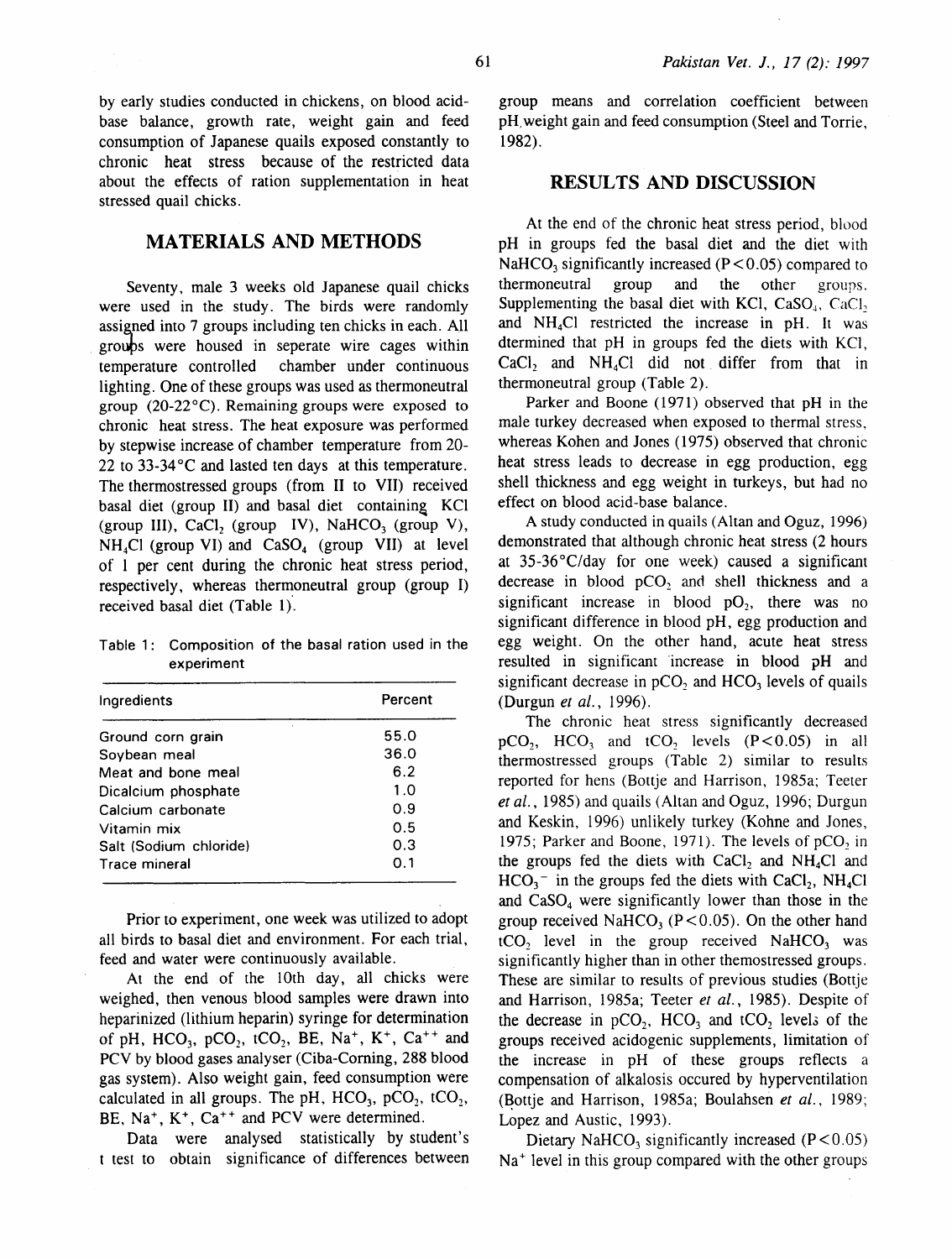| Treatments             | рH                 | $pCO2$ (mmHg)       | $HCO3$ (mEq/L)      | $tCO$ , (mEq/L)   | BE (mEg/L)           |
|------------------------|--------------------|---------------------|---------------------|-------------------|----------------------|
| Thermoneutral group    | $7.36 \pm 0.03$ cd | $30.30 \pm 1.34a$   | $19.20 \pm 1.01a$   | $23.4 \pm 1.26a$  | $-3.1 \pm 0.51a$     |
| (Control)              |                    |                     |                     |                   |                      |
| <b>Basal diet</b>      | $7.59 \pm 0.02a$   | $15.40 \pm 1.48$ bc | $10.80 \pm 0.76$ bc | $11.5 \pm 0.81c$  | $-8.2 \pm 0.98$ b    |
| 1 % KCI                | $7.43 \pm 0.02$ bc | $14.80 \pm 1.42$ bc | $10.30 \pm 0.81$ bc | $11.30 \pm 0.66c$ | $-10.40 \pm 084$ bcd |
| $1\%$ CaCL,            | $7.41 \pm 0.02$ bc | $13.3 \pm 1.76c$    | $9.40 \pm 0.73c$    | $11.90 \pm 0.79c$ | $-11.90 \pm 0.91d$   |
| 1 % NaHCO <sub>3</sub> | $7.61 \pm 0.02a$   | $18.70 \pm 1.21b$   | $12.6 \pm 0.78b$    | $14.7 \pm 0.68$ b | $-9.50 \pm 0.59$ bc  |
| 1 % NH, CI             | $7.34 \pm 0.02$ d  | $11.50 \pm 1.54c$   | $9.10 + 0.59c$      | $9.8 \pm 0.71c$   | $-12.4 \pm 0.68$ d   |
| 1 % CaSO               | $7.45 \pm 0.03b$   | $14.60 \pm 1.56c$   | $9.40 \pm 0.57c$    | $11.20 \pm 0.63c$ | $-10.90 \pm 0.49$ cd |

Table 2: Effects of dietary supplements on blood acid-base state in thermostressed quails

Treatment means with different letters in a column differ significantly.

| I<br>i |  |
|--------|--|

Table 3: Effects of dietary supplements on some electrolytes, PCV, body weight gain and feed consumption in thermostressed quails

| Treatments                       | $Na^+$ (mEq/L)      | $K^+$ (mEq/L)      | $Ca^{++}$ (mEq/L)  | <b>PCV (%)</b>      | $WG$ (g/day)                           | FC (g/day)          |
|----------------------------------|---------------------|--------------------|--------------------|---------------------|----------------------------------------|---------------------|
| Thermoneutral<br>group (Control) | $140.70 \pm 0.79b$  | $5.09 \pm 0.19$ ab | $2.16 \pm 0.07$ bc | $34.80 \pm 1.81a$   | $9.10 \pm 0.61a$                       | $27.70 \pm 1.72a$   |
| <b>Basal diet</b>                | $143.10 \pm 0.86$ b | $4.84 \pm 0.15b$   | $2.11 \pm 0.06c$   | $32.40 \pm 1.72$ ab | $4.60 \pm 0.32$ d                      | $14.30 \pm 1.11c$   |
| 1 % KCI                          | $142.40 \pm 1.14b$  | $5.48 \pm 0.18a$   | $1.99 \pm 0.12c$   | $31.90 \pm 2.04ab$  | $5.50 \pm 0.25$ bc                     | $18.20 \pm 0.95b$   |
| $1%$ CaCL,                       | $142.60 \pm 0.94b$  | $5.18 \pm 0.13$ ab | $2.37 \pm 0.09$ ab | $30.90 \pm 1.16$ ab | $5.30 \pm 0.36$ bcd $17.1 \pm 1.63$ bc |                     |
| 1 % NaHCO <sub>2</sub>           | $146.50 \pm 1.20a$  | $4.96 \pm 0.11b$   | $2.06 \pm 0.07c$   | $30.10 \pm 1.14$ b  | $4.90 \pm 0.29$ cd                     | $15.60 \pm 0.76c$   |
| 1 % NH CI                        | $141.20 \pm 0.96b$  | $5.27 \pm 0.14$ ab | $2.13 \pm 0.10$ bc | $31.30 \pm 1.32$ ab | $6.0 \pm 0.38$ b                       | $20.20 \pm 1.22b$   |
| 1 % CaSO <sub>4</sub>            | $142.80 \pm 1.18b$  | $5.15 \pm 0.12$ ab | $2.41 \pm 0.08a$   | $32.40 \pm 1.35$ ab | $5.20 \pm 0.35$ bcd                    | $16.50 \pm 1.18$ bc |

Treatment means with different letters in a column differ significantly.

whereas  $K^+$  level was found to be significantly  $(P<0.05)$  higher in the group received KCl than the Dietary NaHCO<sub>3</sub> significantly increased (P < 0.05) Na<sup>+</sup> level in this group compared with the other groups whereas  $K^+$  level was found to be significantly  $(P<0.05)$  higher in the group received KCl than the finding has been explained by either a  $K^+$  shift between muscle and extracellular fluid (acute hyperventilation), an increase  $K^+$  excretion (chronic heat stress) or by an increase in  $K^+$  uptake of erythrocytes and/or skin (acute heat stress) (Smith and Teeter, 1987; Boulahsen *et al.,*  1989). Also Laiken and Fanestil (1985) reported that respiratory alkalosis in mammals reduced competition between  $H^+$  and  $K^+$  for urinary excretion and thereby increased urinary  $K^+$  loss.

PCV in thermostressed groups was generally lower than those in the thermoneutral group, decreased hematocrit in response to heat stress alone has been determined in the birds treated with NaHCO<sub>3</sub> ( $P < 0.05$ ) compared with the thermoneutral group (Table 3). The reason of the significantly decline in PCV for the group received NaHCO<sub>3</sub> may be due to increased water consumption adding to peripheral vasodilation which reflects an influx of extracellular fluid into the vascular space (Darre and Harrison, 1986; Boulahsen *et al.,*  (1989). It was demonstrated that dietary NaHCO<sub>3</sub> increased water consumption relative to the other dietary supplements such as  $CaCl<sub>2</sub>$ , NH<sub>4</sub>Cl, KCl (Morgan and Schultz, 1986; Branton *et al.,* 1986; Davison and Wideman, 1992). Hence, voluntary intake of water inclines with the increase in ambient temperature (Ogunji et al., 1983).

The feed intake and body weight gain were restricted in all thermostressed group (Table 3) compared with thermoneutral group  $(P<0.05)$  as demonstrated by earlier studies (Hurwitz *et al.,* 1973; Bottje and Harrison, 1985b; Teeter *et al.,* 1985; Kutlu, 1986). The highest weight gain and feed consumption were obtained in the group supplemented with  $NH<sub>4</sub>Cl$ (Table 3). Dietary NH4Cl significantly increased weight gain relative to the basal diet and the diet with  $NaHCO<sub>3</sub>$ , while dietary KCl increased the weight gain alone relative to the basal diet. On the other hand, either dietary NH<sub>4</sub>Cl and KCl significantly  $(P < 0.05)$ increased the feed intake compared with the basal diet and the diet with  $NAHCO<sub>3</sub>$ . It is also noteworthy that the other supplements except  $NH<sub>4</sub>Cl$  and KCl caused at least partially growth improvement compared with the basal diet unless difference in the study. These data agree with results of the other investigations conducted in hens (Bottje and Harrison, 1985b; Teeter *et al.,*  1985; Branton *et al.,* 1986; Smith and Teeter, 1987; Lopez and Austic, 1993).

The beneficial effects of dietary  $NH<sub>4</sub>Cl$ supplementation may be due to both  $H^+$  and  $Cl^$ dissociation and also reducing Na:Cl ratio (Teeter *et*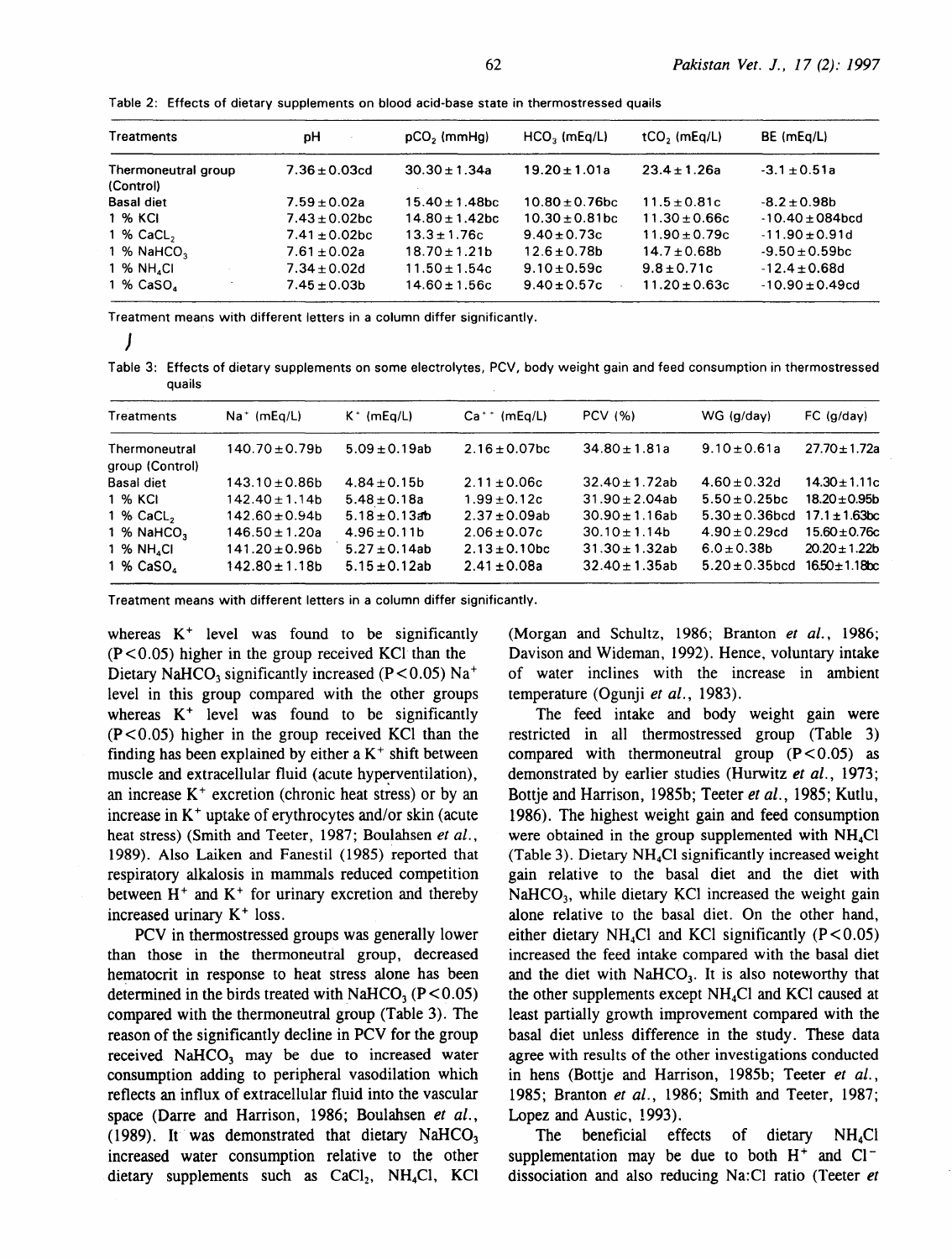al., 1985). The positive effects of CaCl<sub>2</sub> and KCl on weight gain and feed consumption relative to unsupplemented diet in the study may be attributed to the reduction of Na: Cl ratio in which any decrease lowers the blood pH (Hurwitz *et al.,* 1973). Hence, Teeter *et al.* (1985) reported that the reason of the improving effects of KCl on weight gain and feed by respiratory alkalosis in related to heat stress. consumption was to meet the  $K^+$  requirement occurred

Despite CaSO<sub>4</sub> supplementation slightly increased weight gain and feed intake when compared with the basal diet, this finding indicated that  $SO<sub>4</sub>$  (sulfate) was less acidogenic than chloride. The lower acidogenicity of sulfate as compared with chloride in the study is consistent with results of other studies (Lopez and Austic, 1993; Durgun *et al.,* 1996).

Any beneficial effects of  $NAHCO<sub>3</sub>$  on weight gain in the study would likely be due to the  $HCO<sub>3</sub>$  anion, independent of pH, as pH was not favorably affected in aggrement with the reports of Teeter *et al.* (1985) who suggest that reduced blood  $HCO<sub>3</sub>$  level precipitated by chronic thermostress create a dietary as well as physiological requirement for this anion.

In the study, negative correlation between feed consumption and blood pH was dtermined in the groups treated basal diet, dietary NaHCO<sub>3</sub> and NH<sub>4</sub>Cl  $(r = -0.759, -0.930, -0.781,$  respectively) while blood pH was inversely related with weight gain in the groups treated with basal diet dietary  $CaCl<sub>2</sub>$ , NaHCO<sub>3</sub> and **NH4Cl (r = -0.806, -0.755, -0.714, -0.810,**  respectively).

Consequently, by resisting these data, lowered feed intake and thereby growth rate resulting from respiratory alkalosis in thermostressed quail chicks can be improved dietarily by supplements such as  $NH<sub>4</sub>Cl$ , KCl that affect favorably the acid-base status during the heat stress.

#### **REFERENCES**

- Altan, 0. and I. Oguz, 1996. Effects of heat stress on some egg characteristics on acid-base balance in two lines of Japanese quail, unselected and selected for four week body weight. Tr. J. Vet. Anim. Sci., 20-3: 211-214.
- Bottje, W.G. and P.C. Harrison, 1985a. The effects of tap water, carbonated water, sodium bicarbonate and calcium chloride on blood acid-base balance in cockerels subjected to heat stress. Poultry Sci., 64: 107-113.
- Bottje, W.G. and P.C. Harrison, 1985b. Effects of carbonated water on growth performance of cockerels subjected to constant and cyclic heat stress temperatures. Poultry Sci., 64: 1285-1292.
- Bottje, W.G., P.C. Harrison, D.W. Boehm, F.E. Staten and T.W. Odom, 1983. Influence of carbonated water treatment on growth performance of heat-stressed and nonheat-stressed cockerels. Poultry Sci., 63: 1384 (Abstract).
- Boulahsen, A., J.D. Garlich and F.W. Edens, 1989. Effect of fasting and acute heat stress on body temperature, blood acid-base and electrolyte status in chickens. Comp. Biochem. Physiol., 94: 683- 687.
- Branton, S.L., F.N. Reece and J.W. deaton, 1986. Use of ammonium chloride and sodium bicarbonate in acute heat exposure of broilers. Poultry Sci., 65: 1659-1663.
- Darre, M.J. and P.C. Harrison, 1986. Heart rate, blood pressure, cardiac output and total peripheral resistance of single comb white leghorn hens during an acute exposure to  $35^{\circ}$ C ambient temperature. Poultry Sci., 66: 541-547.
- Davison, S. and R.F. Wideman, 1992. Excess sodium bicarbonate in the diet and its effect on leghorn chickens. British Poultry Sci., 33: 859-870.
- Durgun, Z. and E. Keskin, 1996. The changes associated with fasting and acute heat stress in body temperature, blood acid-base balance and some parameters of Japanese quail. Published by University of Selcuk, Faculty of Vet. Sci., 12 (2): 173-176.
- Durgun, Z., E. Keskin, M. Kocabatmaz and T. Kececi, 1996. Effect of sorted anions on the acid-base balance and growing in Japanese quails. Tr. J. Vet. & Anim. Sci., 20 (4): 241-244.
- Hurwitz, S., I. Cohen, A. Bar and S. Bomstein, 1973. Sodium and chloride requirements of the chick: relationship to acid-base balance. Poultry Sci., 52: 903-909.
- Kohne, H.J. and J.E. Jones, 1975. Acid-base balance, plasma electrolytes and production performance of adult turkey hens under conditions of increasing ambient temperature. Poultry Sci., 54: 2038-2045.
- Kutlu, H.R., 1996. Effect of feeding on performance of broiler chicks exposed to heat stress. Farmavet Bull. , 3 (12): 1-8.
- Laiken, N.D. and D.D. Fanestil, 1985. Potassium balance and the regulation of potassium excretion. In: Best and Taylor's Physiological Basis of Medical Practical. lith ed. John B. West, ed. Williams and Wilkins, Baltimore, MD., pp:532- 536.
- Lopez, B. and R.E. Austic, 1993. The effect of selected minerals on the acid-base balance of growing chicks. Poultry Sci., 72: 1054-1062.